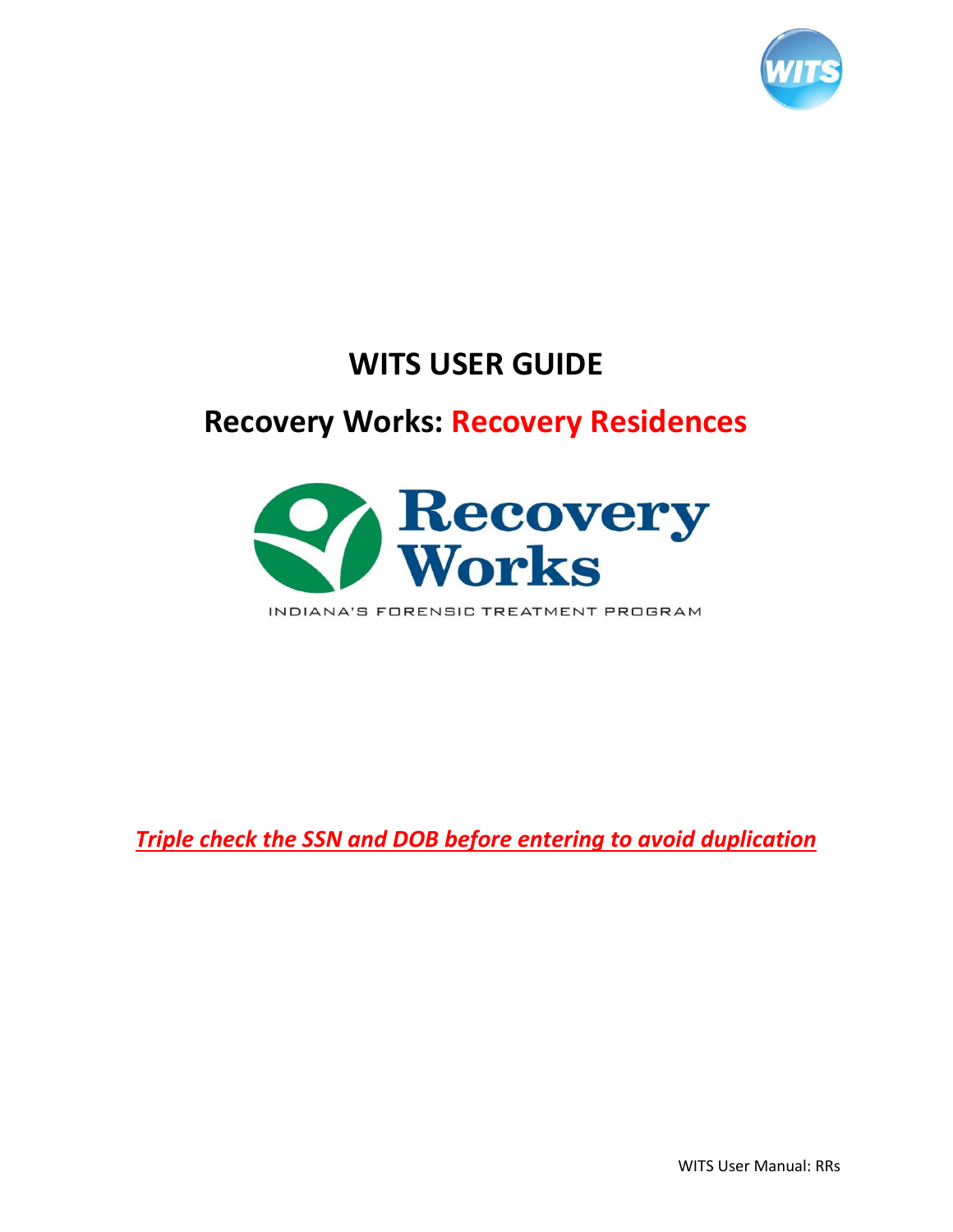

## Table of Contents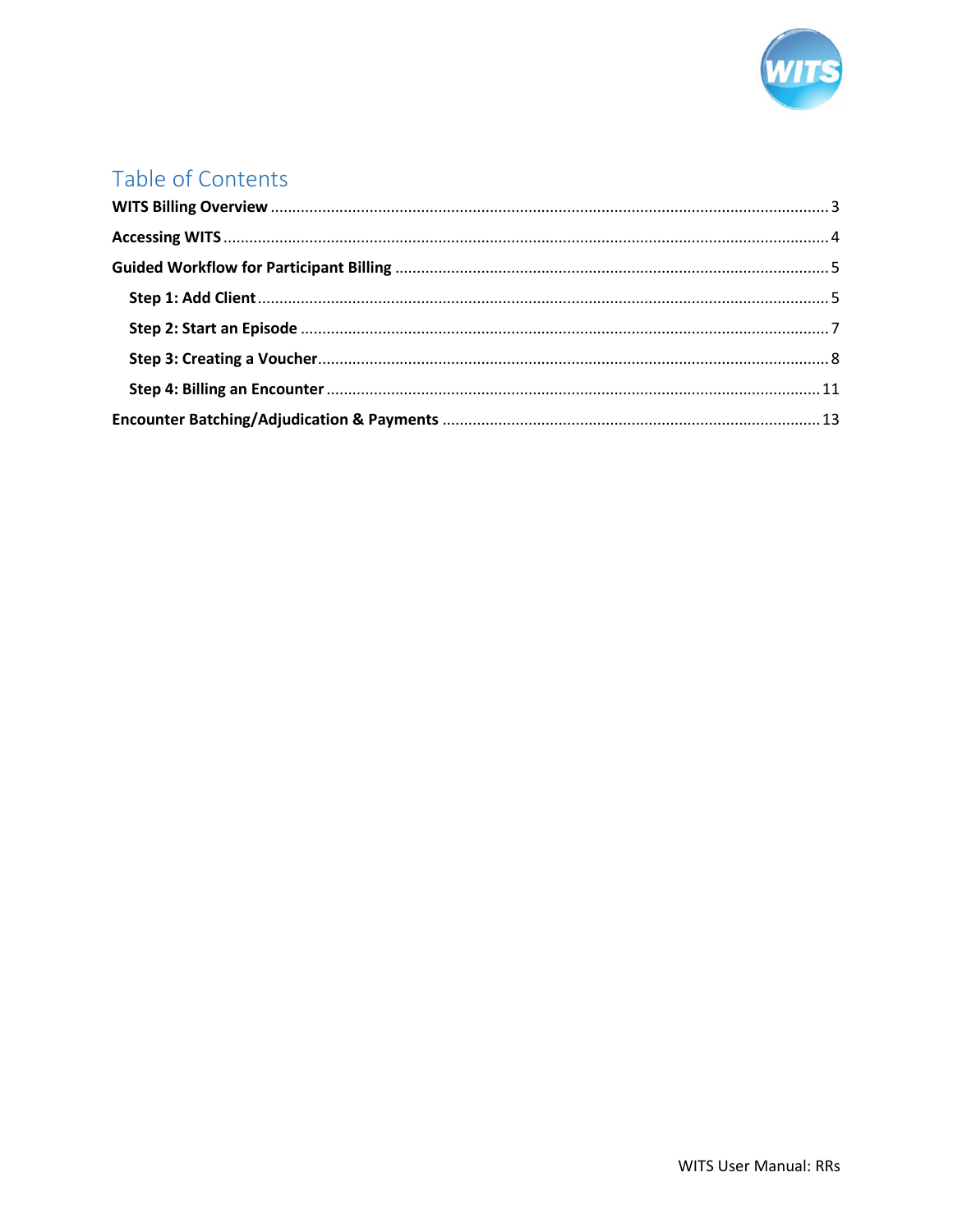

## <span id="page-2-0"></span>WITS Billing Overview

WITS is the Web Infrastructure for Treatment Services. It is a web-based application that is used to collect participant information and reimburse for services provided. Once a participant receives a referral from a Criminal Justice Provider, the provider must use WITS to submit claims (encounters) for rendered services.

*The main steps of billing for a participant are outlined below:*

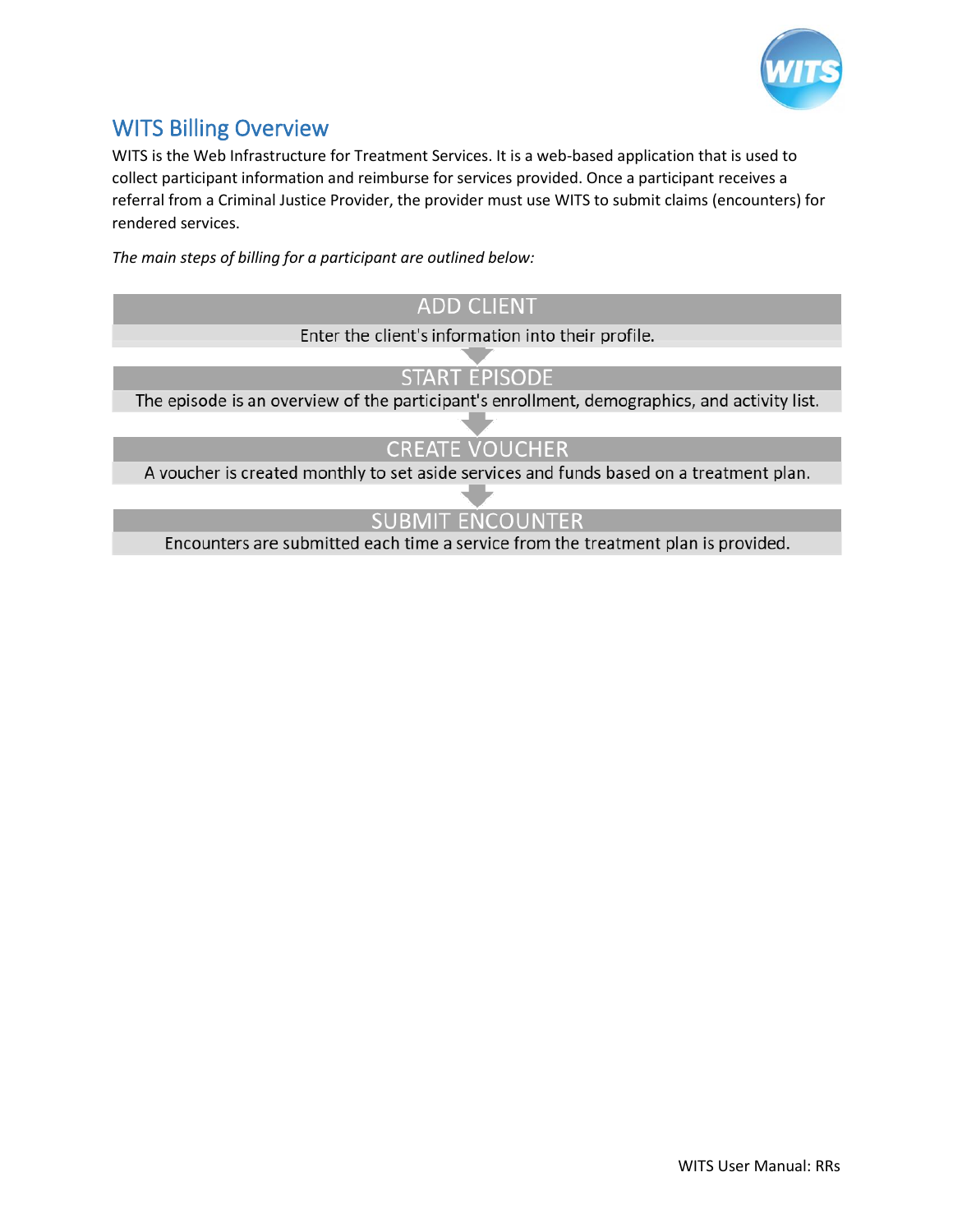

## <span id="page-3-0"></span>Accessing WITS

- 1. Go to the WITS website[: https://dmha.fssa.in.gov/atr](https://dmha.fssa.in.gov/atr)
- 2. Log in using your assigned user ID, which was emailed to you when your account was setup
	- a. If you do not have a WITS login, please submit the "WITS Setup Spreadsheet" to the Recovery Works help desk a[t https://dmha.fssa.in.gov/helpdesk/?div=dmha.](https://dmha.fssa.in.gov/helpdesk/?div=dmha)
	- b. \*Note: if this is your first time logging in, you will need to set your Security Question to create a password and pin.

| WITS                                                                 |  |
|----------------------------------------------------------------------|--|
| <b>Indiana Training</b><br>Web Infrastructure for Treatment Services |  |
| Log In                                                               |  |
| User ID<br>Username                                                  |  |
| Password<br>Password                                                 |  |
| PIN<br>PIN                                                           |  |
| Forgot Password or Pin?                                              |  |
| QA<br>Login<br>Version: 20.1.0.0   Powered by WITS                   |  |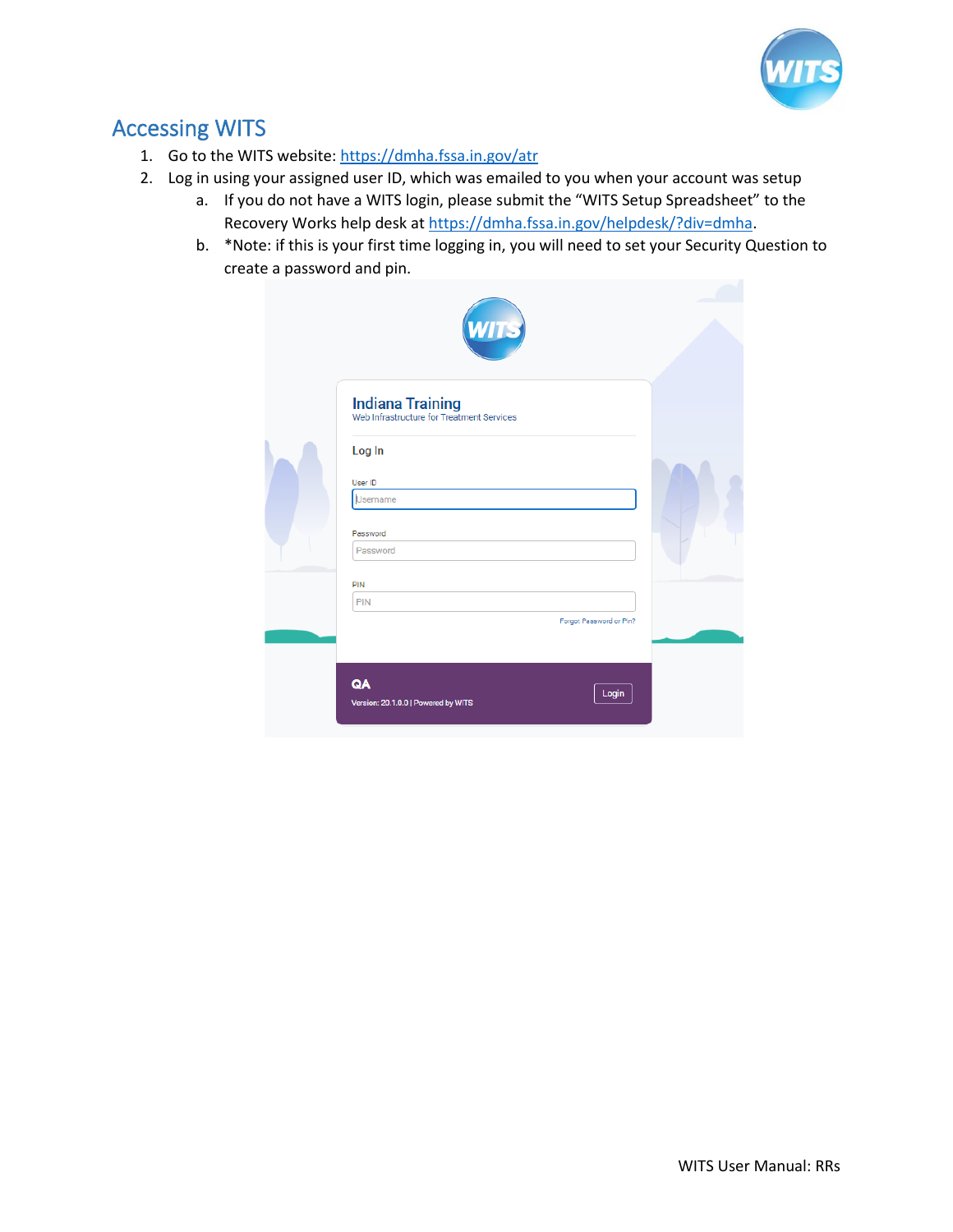

## <span id="page-4-0"></span>Guided Workflow for Participant Billing

### <span id="page-4-1"></span>Step 1: Add Client

- 1. Log into WITS
- 2. Go to **Client List**



- 3. Search for the client you need to enter to ensure he/she is not already in the system
- 4. Click **"Add Client"**

| <b>Client Search</b>                                           |                                              |           |
|----------------------------------------------------------------|----------------------------------------------|-----------|
| Facility                                                       | <b>First Name</b><br>$\overline{\mathbf{v}}$ | Last Name |
| <b>Search</b><br>Advanced Search ~                             | $\times$ Clear                               |           |
| <b>Client List</b><br>+ Add Client<br>$\leftrightarrow$ Export |                                              |           |

- 5. Complete the client profile. All information with an orange line must be entered and accurate.
- 6. In the DARMHA Client ID field, enter "RR" for **ALL** clients.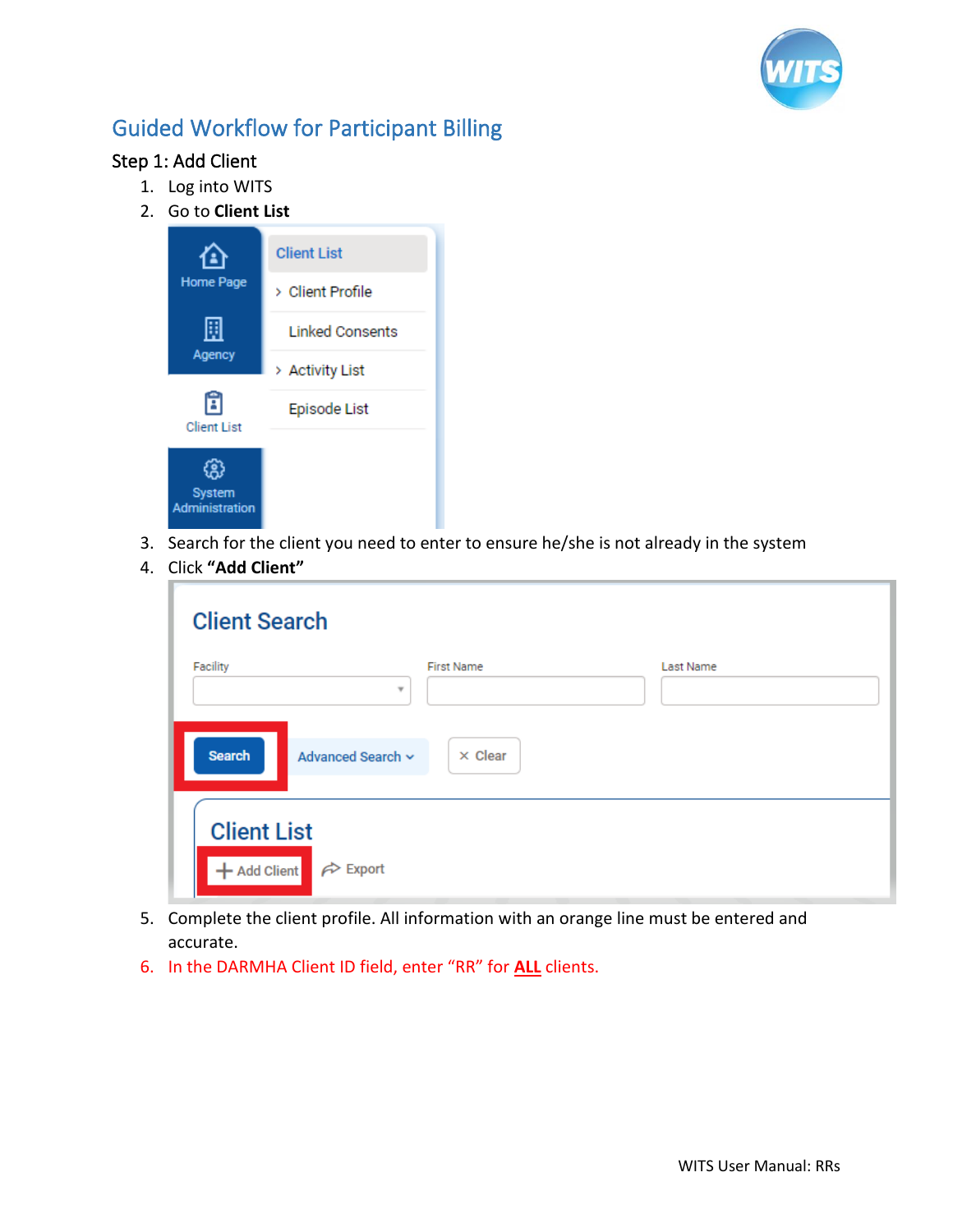

| <b>Client Profile</b>                                |                                                                     |                     |                                                                   |
|------------------------------------------------------|---------------------------------------------------------------------|---------------------|-------------------------------------------------------------------|
| ← Hide Context Information                           |                                                                     |                     |                                                                   |
| <b>Unique Client Number</b>                          | <b>State Client ID</b>                                              |                     |                                                                   |
| <b>Created By</b>                                    | <b>Created Date</b>                                                 | <b>Updated By</b>   | <b>Updated Date</b>                                               |
| <b>First Name</b><br>William<br>Mother's Maiden Name | Middle Name<br>Suffix                                               |                     | Last Name<br>Shakespurr<br>Sex<br>Male<br>$\overline{\mathbf{v}}$ |
| Gender Identity<br>DARMHA Client ID                  | DOB<br>Ë<br>4/23/1956<br>$\tau$                                     |                     | <b>SSN</b><br><b>XXXXXXXXX</b>                                    |
| <b>RR</b><br>Medicaid #                              | <b>Driver's License</b><br>Has paper file<br>$\bullet$<br>No<br>Yes | $\scriptstyle\rm w$ | Residence Zip Code 46038                                          |

7. You can upload a photo of the client if you would like

| <b>Upload Profile Image</b> |               |               |
|-----------------------------|---------------|---------------|
| No File Selected            | <b>Browse</b> | <b>Upload</b> |
|                             |               |               |

8. Hit **"Save & Finish"** once all required boxes are completed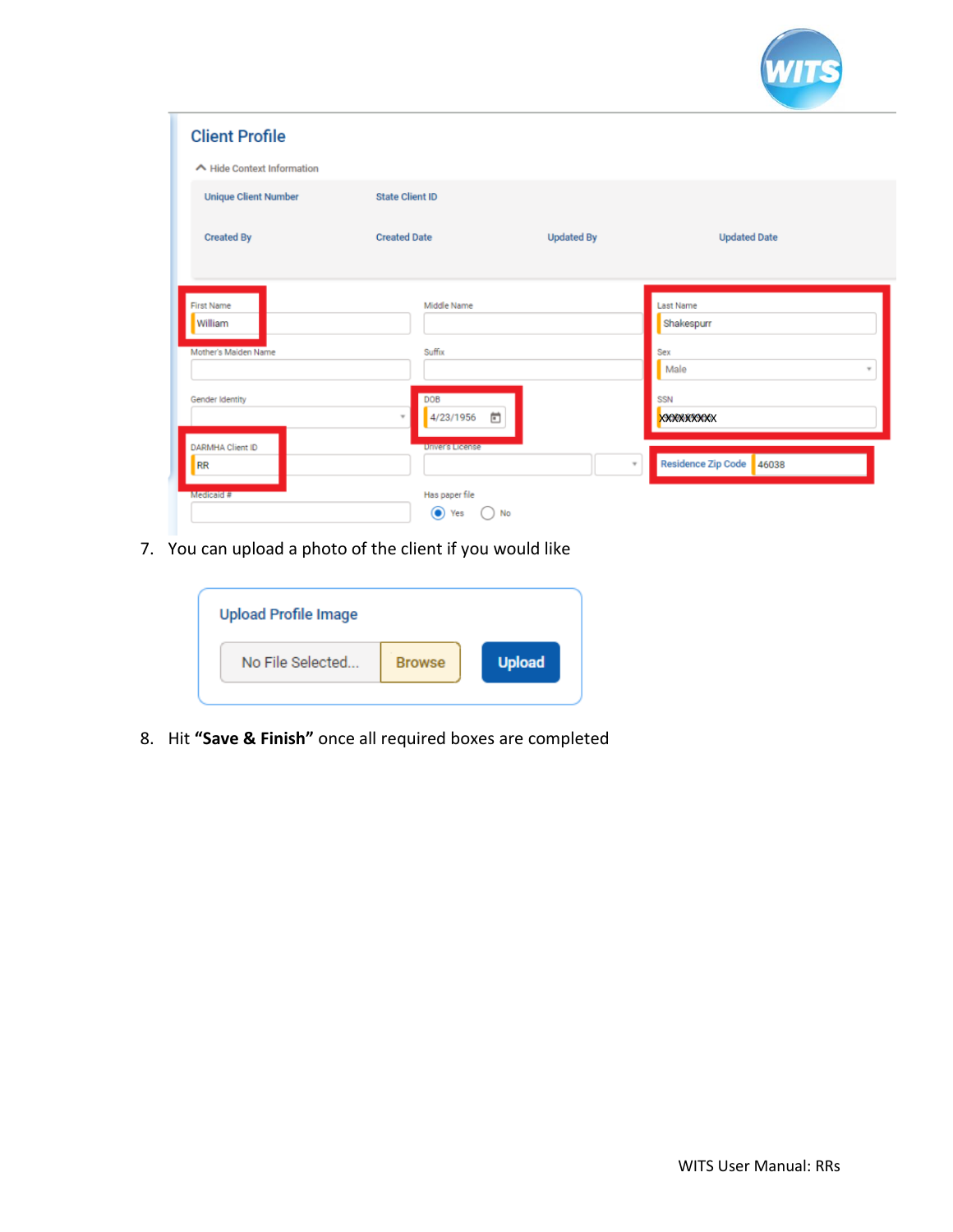

#### <span id="page-6-0"></span>Step 2: Start an Episode

1. From the Client List, search for the client, and **click the ellipsis > Activity List**

| <b>Activity List</b><br><b>Linked Consents</b> | <b>SHAKESPURR, William</b><br>[WS]<br>M439696HS695120<br>Male<br>4/23/1956 | Profile |  |
|------------------------------------------------|----------------------------------------------------------------------------|---------|--|
|                                                |                                                                            |         |  |
|                                                |                                                                            |         |  |

#### **2.** Click **"Start New Episode"**

| <b>D</b> Please select a case, or click Start New Episode.       |
|------------------------------------------------------------------|
|                                                                  |
|                                                                  |
|                                                                  |
|                                                                  |
| <b>Episode List</b>                                              |
|                                                                  |
| + Start New Episode                                              |
|                                                                  |
| Currently, there are no results to display for the Episode List. |
|                                                                  |
|                                                                  |
|                                                                  |

- 3. Enter all the information with an orange line
- 4. The intake date **MUST** be less than 14 calendar days ago from the current date.

| <b>Intake Case Information</b>   |                          |                             |              |                    |                         |
|----------------------------------|--------------------------|-----------------------------|--------------|--------------------|-------------------------|
| ← Hide Context Information       |                          |                             |              |                    |                         |
| Case #                           |                          |                             |              |                    |                         |
| <b>Intake Facility</b>           |                          | Intake Staff                |              | <b>Case Status</b> |                         |
| <b>Purr-fect Paw-sibilities</b>  | $\mathbf{v}$             | Sipher, Sarah               | $\mathbf{v}$ | <b>Open Active</b> | $\mathbf w$             |
| <b>Initial Contact</b>           |                          | <b>Initial Contact Date</b> |              | <b>Intake Date</b> |                         |
| <b>By Appointment</b>            | $\overline{\phantom{a}}$ | ö                           |              | ö<br>7/20/2021     |                         |
| Pregnant                         |                          | <b>Prenatal Treatment</b>   |              | Residence          |                         |
| N <sub>o</sub>                   |                          | Yes<br>No                   |              | Hamilton           |                         |
| Source of Referral               |                          | <b>HIV Positive</b>         |              | Problem Area       |                         |
| <b>Criminal Justice Provider</b> | $\overline{\phantom{a}}$ | $\overline{\phantom{a}}$    |              |                    | $\overline{\mathbf{v}}$ |

5. Hit "**Save & Finish**"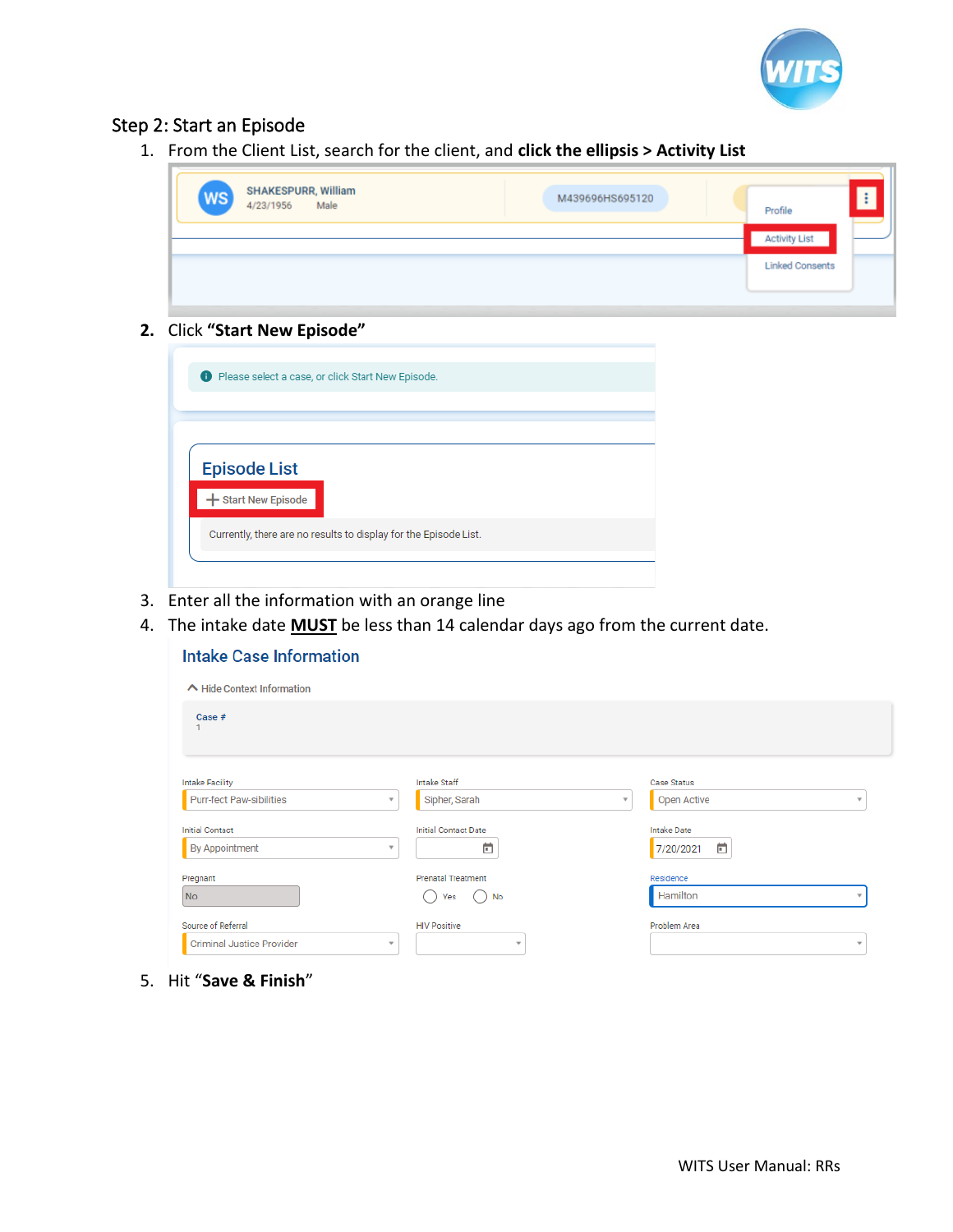

#### <span id="page-7-0"></span>Step 3: Creating a Voucher

1. Go to Client List > Client Profile > Voucher



2. "Add New Voucher Record"

| <b>Voucher List</b>                                              |  |  |
|------------------------------------------------------------------|--|--|
| + Add New Voucher Record                                         |  |  |
| Currently, there are no results to display for the Voucher List. |  |  |

- 3. Select an agreement, which is the current fiscal year
- 4. Select an effective (start) date and end date.
	- a. The start date **MUST** be less than 10 calendar days ago from the current date. It also cannot be before the intake date.

*\*\*Vouchers are to be made every 30 days. I recommend always making the end date the last day of the month you are working on\*\**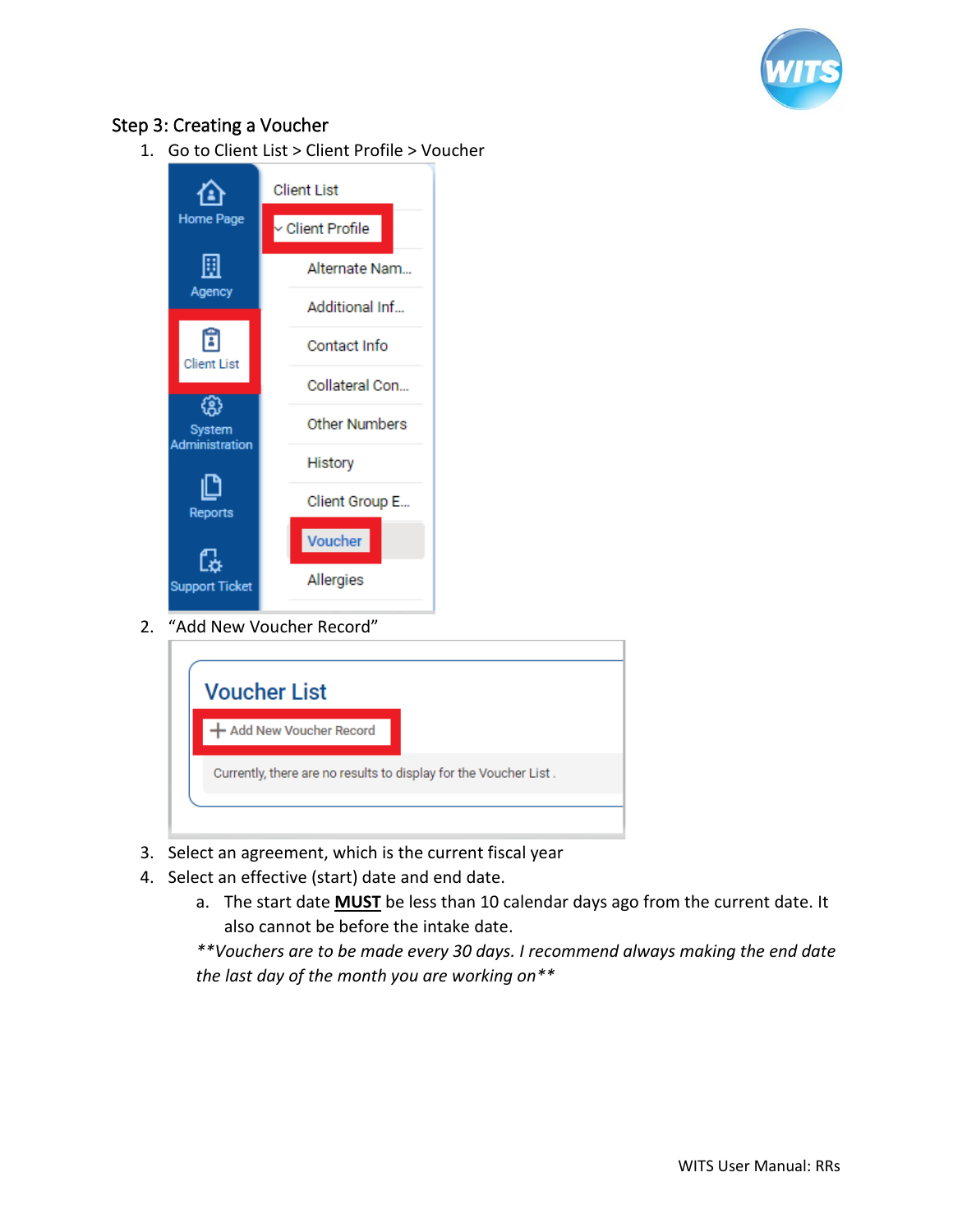

| ID                                                                                                                                 | <b>Administering Agency</b><br><b>RW-Cat Club</b> |                            |                     |
|------------------------------------------------------------------------------------------------------------------------------------|---------------------------------------------------|----------------------------|---------------------|
| <b>Created By</b>                                                                                                                  | <b>Created Date</b>                               | <b>Updated By</b>          | <b>Updated Date</b> |
| <b>Group Enrollment</b>                                                                                                            |                                                   | <b>Status</b>              |                     |
| Recovery Works (7/1/2021)                                                                                                          | v                                                 | Active                     |                     |
| Plan                                                                                                                               |                                                   | Voucher                    |                     |
| <b>Recovery Works</b>                                                                                                              | $\overline{\mathbf{v}}$                           |                            |                     |
|                                                                                                                                    |                                                   |                            |                     |
|                                                                                                                                    |                                                   |                            |                     |
| <b>End Date</b><br>ö<br>7/20/2021<br>7/31/2021                                                                                     | $\Box$                                            | Date Approved<br>7/20/2021 |                     |
| Agreement<br>0000012345 - Purr-fect Paw-sibilities / 7/1/2021 - 6/30/2022 - Recovery Works-Recovery Works<br><b>Effective Date</b> |                                                   |                            |                     |

| <b>Vouched Services List</b> |                                                                           |
|------------------------------|---------------------------------------------------------------------------|
| <b>Add Service</b>           |                                                                           |
|                              | Currently, there are no results to display for the Vouched Services List. |
|                              |                                                                           |

- 6. Add "Recovery Residence RW" to the voucher
	- a. Use the Recovery Residence rate sheet to determine units  $(1 \text{ unit} = $1)$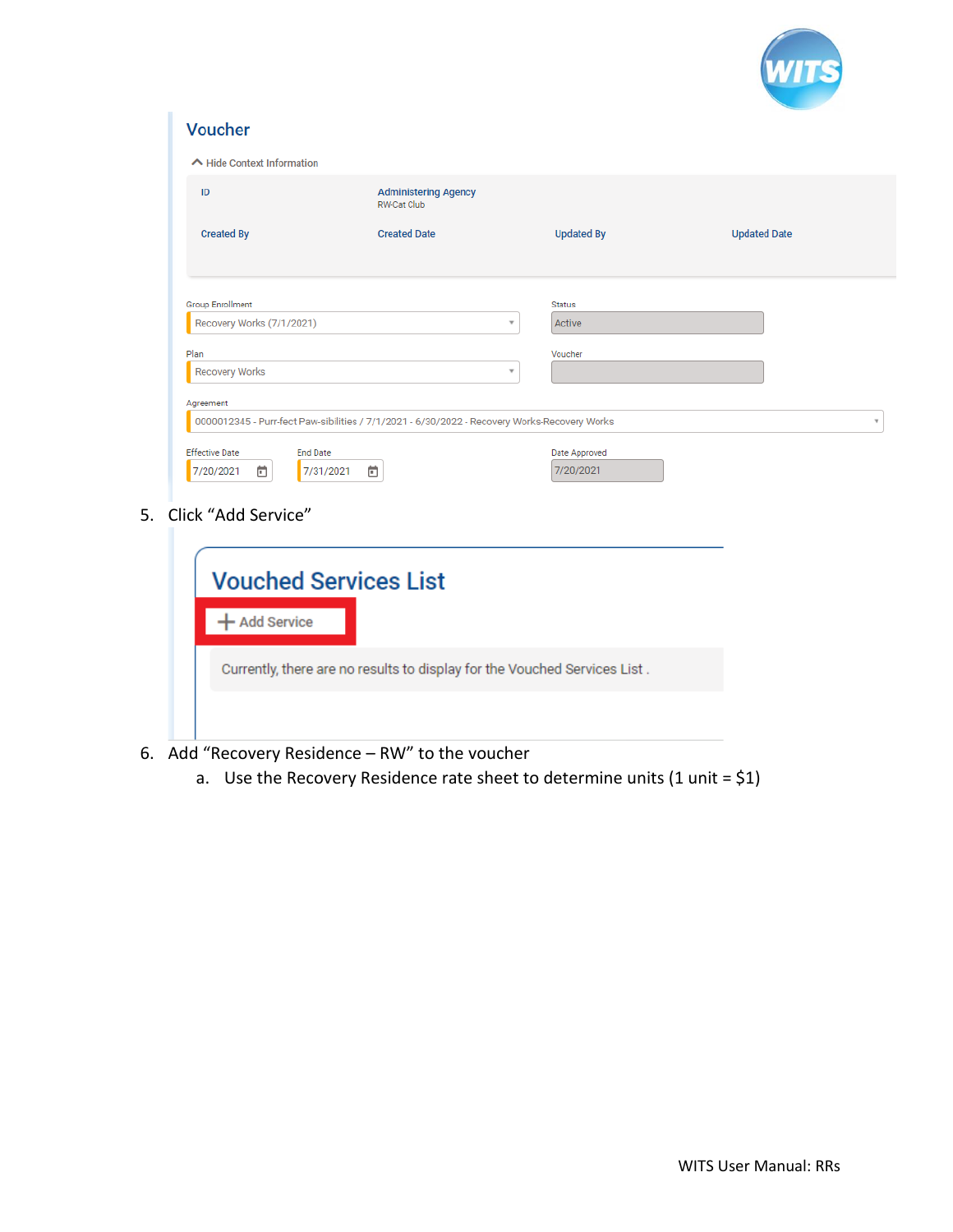

÷.

|  |  | <b>Vouched</b> |  |
|--|--|----------------|--|
|  |  |                |  |

| Service                        |                 |
|--------------------------------|-----------------|
| Recovery Residence - RW        |                 |
|                                |                 |
| Voucher#                       |                 |
| 782                            |                 |
|                                |                 |
| # Vouched Units                |                 |
| 837                            |                 |
|                                |                 |
| # Used Units                   |                 |
|                                |                 |
| 0                              |                 |
|                                |                 |
| <b>Vouched Amount</b>          |                 |
| \$837.00                       |                 |
|                                |                 |
|                                |                 |
|                                |                 |
| <b>Save and Finish</b><br>Save | $\times$ Cancel |
|                                |                 |
|                                |                 |

7. Hit "Save & Finish"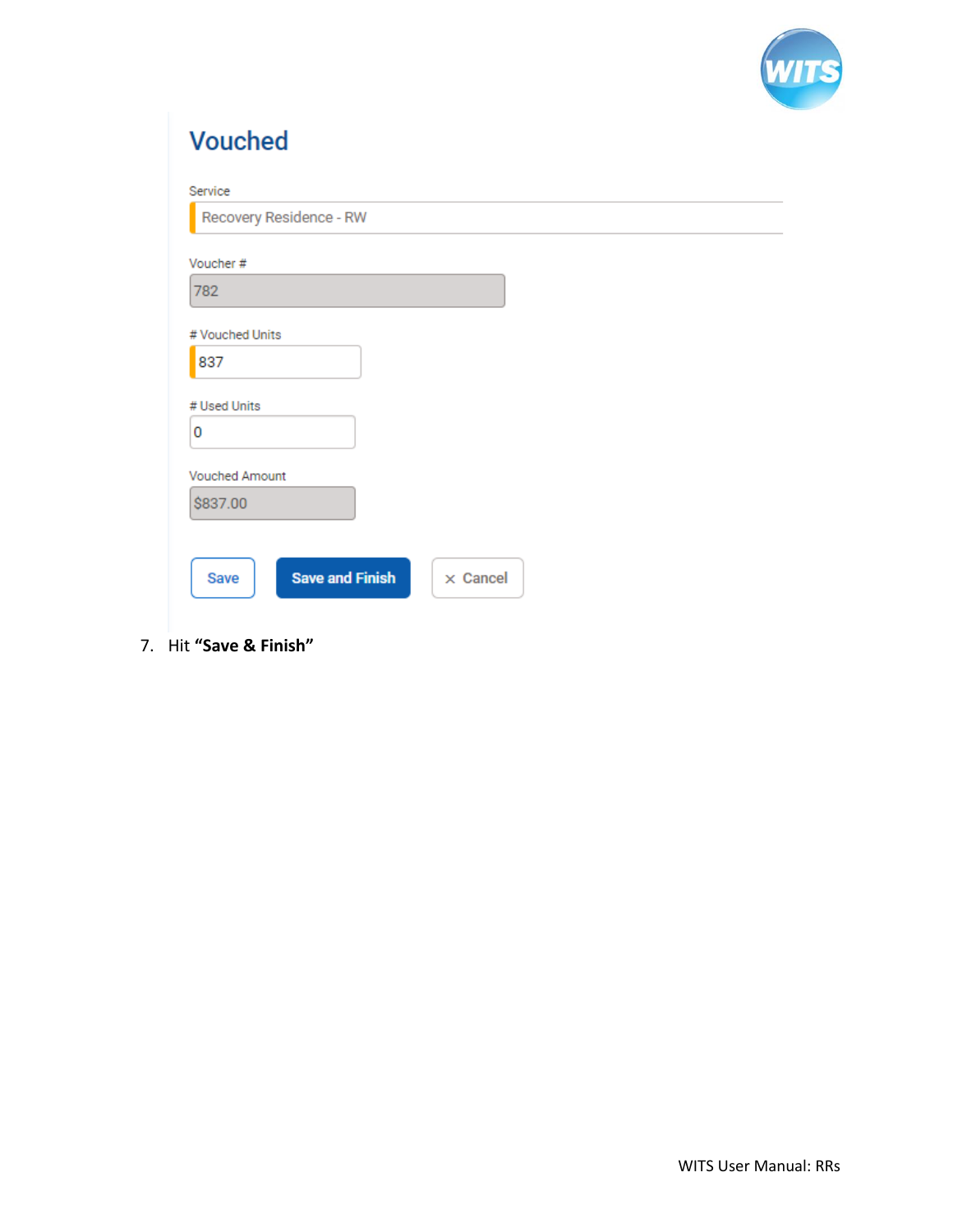

#### <span id="page-10-0"></span>Step 4: Billing an Encounter

Encounters for recovery residence are to be billed once per week.

1. Go to Client List > Activity List > Encounters



2. Click "Add Encounter"

| <b>Encounter List</b>                                              |                           |  |  |  |
|--------------------------------------------------------------------|---------------------------|--|--|--|
| + Add Encounter                                                    | $\curvearrowright$ Export |  |  |  |
| Currently, there are no results to display for the Encounter List. |                           |  |  |  |
|                                                                    |                           |  |  |  |

- 3. Enter all information for fields with an orange highlight
	- a. Start date should be the first day of the week you are billing
	- b. End date is to be left blank
	- c. Start time is 12:01am. End time is 11:59pm. Duration auto-populates
	- d. Number of service units is calculated based on the rate sheet
	- e. The notes section **MUST** include the date range for the week you are billing. Ex: 9/30- 10/6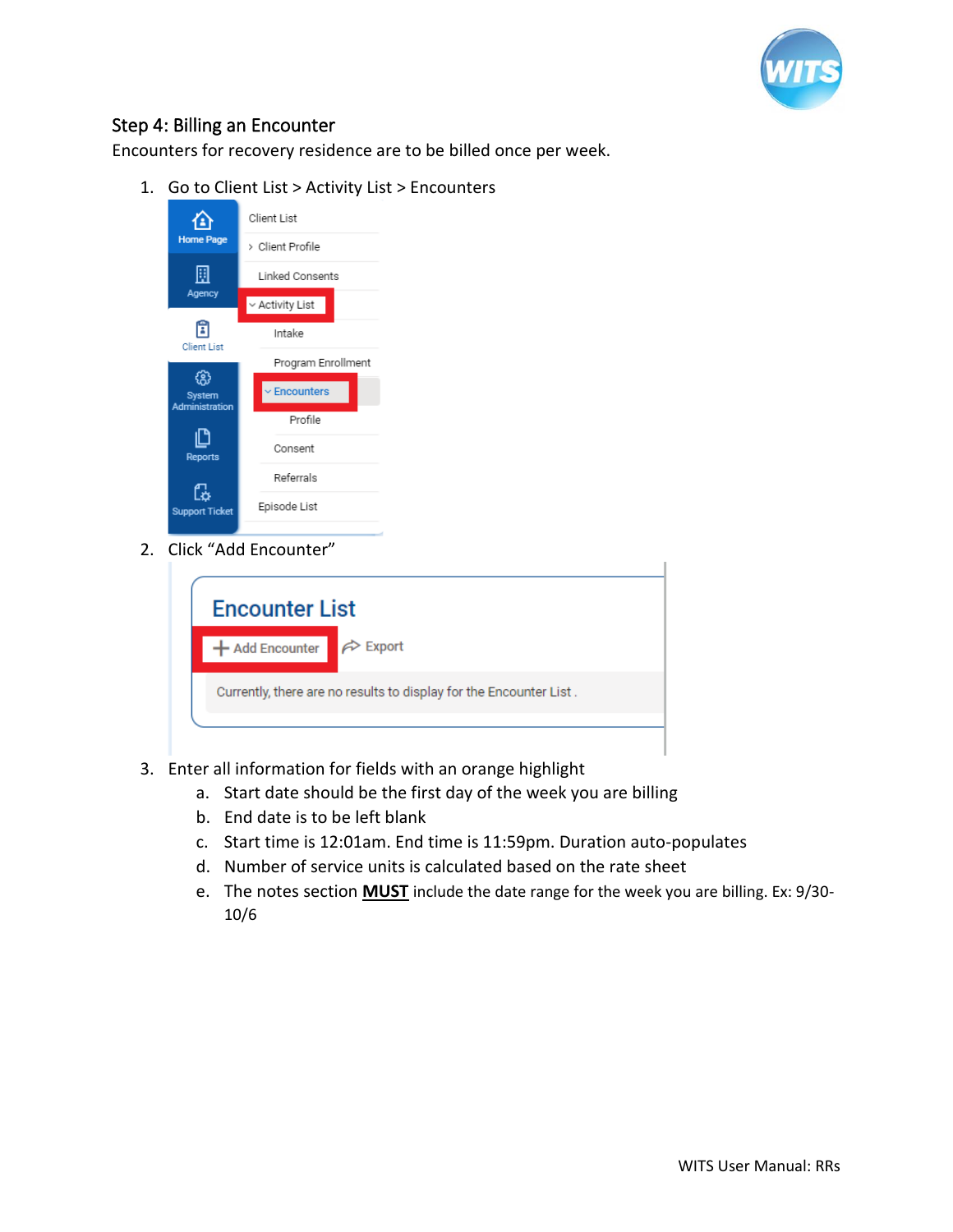

| <b>Encounter</b>                                                    |                                         |                                     |                             |
|---------------------------------------------------------------------|-----------------------------------------|-------------------------------------|-----------------------------|
| <b>ENC ID</b>                                                       | <b>Created Date</b>                     |                                     |                             |
| Service<br>Recovery Residence - RW                                  |                                         | $\overline{\phantom{a}}$            |                             |
| Program Name<br>Purr-fect Paw-sibilities/Recovery Works: 7/1/2021 - | v                                       |                                     |                             |
|                                                                     |                                         | <b>Start Date</b><br>7/20/2021<br>卣 | <b>End Date</b><br>ö        |
| Service Location<br>Hamilton<br>$\overline{\mathbf{v}}$             |                                         | <b>Start Time</b><br>12:01 AM       | <b>End Time</b><br>11:59 PM |
|                                                                     | Duration<br>1438                        | Min<br>v                            |                             |
|                                                                     | # of Service Units/Sessions<br>189      |                                     |                             |
|                                                                     | <b>Rendering Staff</b><br>Sipher, Sarah | $\mathbf{v}$                        |                             |
|                                                                     |                                         |                                     |                             |
| Notes<br>Billing for Shakespurr for 7/20-7/26 for 27 units per day  |                                         |                                     |                             |
|                                                                     |                                         |                                     |                             |

#### 4. Hit **"Save"**

5. Once everything looks accurate, hit **"Release to Billing"** under administrative actions.